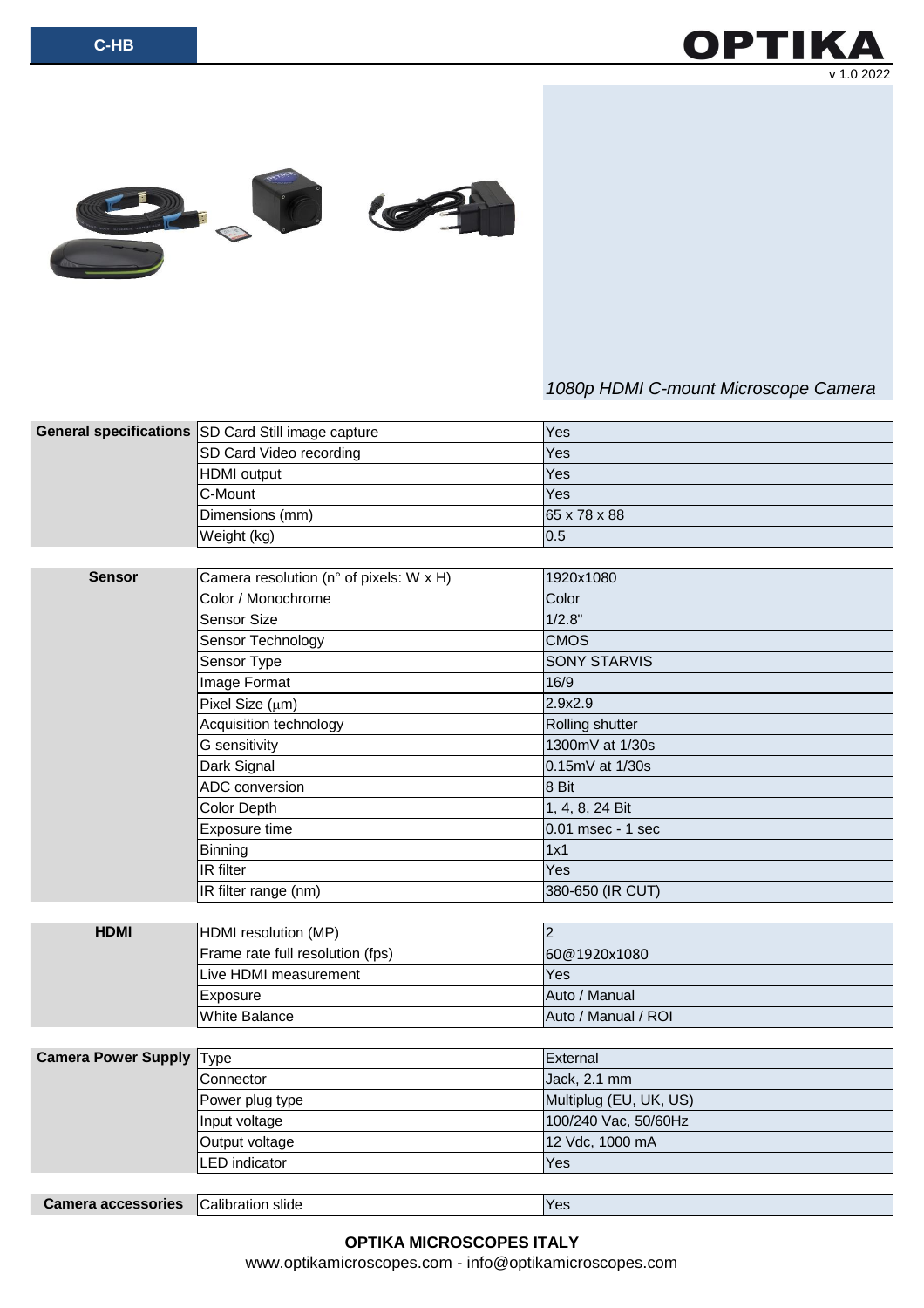|                           | HDMI cable (1.5m)                      | Yes                 |
|---------------------------|----------------------------------------|---------------------|
|                           | <b>Wireless Mouse</b>                  | Yes                 |
|                           |                                        |                     |
| <b>Environment</b>        | <b>Working Temperature</b>             | -10°C up to +50°C   |
|                           | Storage Temperature                    | -20°C up to +60°C   |
|                           | <b>Relative Humidity</b>               | 30% to 80%          |
|                           | <b>Storage Humidity</b>                | 10% to 60%          |
|                           |                                        |                     |
| <b>Available Software</b> | Camera SW                              | HDMILITE (built-in) |
|                           |                                        |                     |
|                           | <b>Built-in SW Specifications</b>      |                     |
| <b>General</b>            | Archiving                              | Yes                 |
|                           | Multi-language menu                    | Yes                 |
|                           | Available languages                    |                     |
|                           | Chinese                                | Yes                 |
|                           | English                                | Yes                 |
|                           | French                                 | Yes                 |
|                           | German                                 | Yes                 |
|                           | Italian                                | Yes                 |
|                           | Japanese                               | Yes                 |
|                           | Korean                                 | Yes                 |
|                           | Russian                                | Yes                 |
|                           | Thai                                   | Yes                 |
|                           |                                        |                     |
| <b>Image Acquisition</b>  | Continuous automatic exposure          | Yes                 |
|                           | Manual exposure                        | Yes                 |
|                           | Color acquisition                      | Yes                 |
|                           | Gray-scale acquisition                 | Yes                 |
|                           | <b>White Balance</b>                   | Auto/Manual/ROI     |
|                           | Image enhancement<br>Zoom in           | Yes                 |
|                           |                                        | Yes<br>Yes          |
|                           | Zoom out<br>Browse of Images and Video | Yes                 |
|                           | Freeze image                           | Yes                 |
|                           | <b>Horizontal Flip</b>                 | Yes                 |
|                           | <b>Verical Flip</b>                    | Yes                 |
|                           |                                        |                     |
| <b>Image Processing</b>   | <b>Text Overlay</b>                    | Yes                 |
|                           | <b>Ruler Overlay</b>                   | Yes                 |
|                           | <b>Arrow Overlay</b>                   | Yes                 |
|                           | <b>Measurement Overlay</b>             | Yes                 |
|                           | Grids                                  | Yes                 |
|                           |                                        |                     |
| <b>Measurements</b>       | Live measurement                       | Yes                 |
|                           | Still image measurement                | Yes                 |
|                           | Select measurement unit                | Yes                 |
|                           | Available measurements                 |                     |
|                           | Point                                  | Yes                 |
|                           | Line                                   | Yes                 |
|                           | 3 Points Line                          | Yes                 |
|                           | 3 Points Vertical Line                 | Yes                 |
|                           | Angle                                  | Yes                 |
|                           | 4 Points Angle                         | Yes                 |
|                           | Parallel lines                         | Yes                 |
|                           | Rectangle                              | Yes                 |
|                           | 3 Points Rectangle                     | Yes                 |
|                           | Ellipse                                | Yes                 |